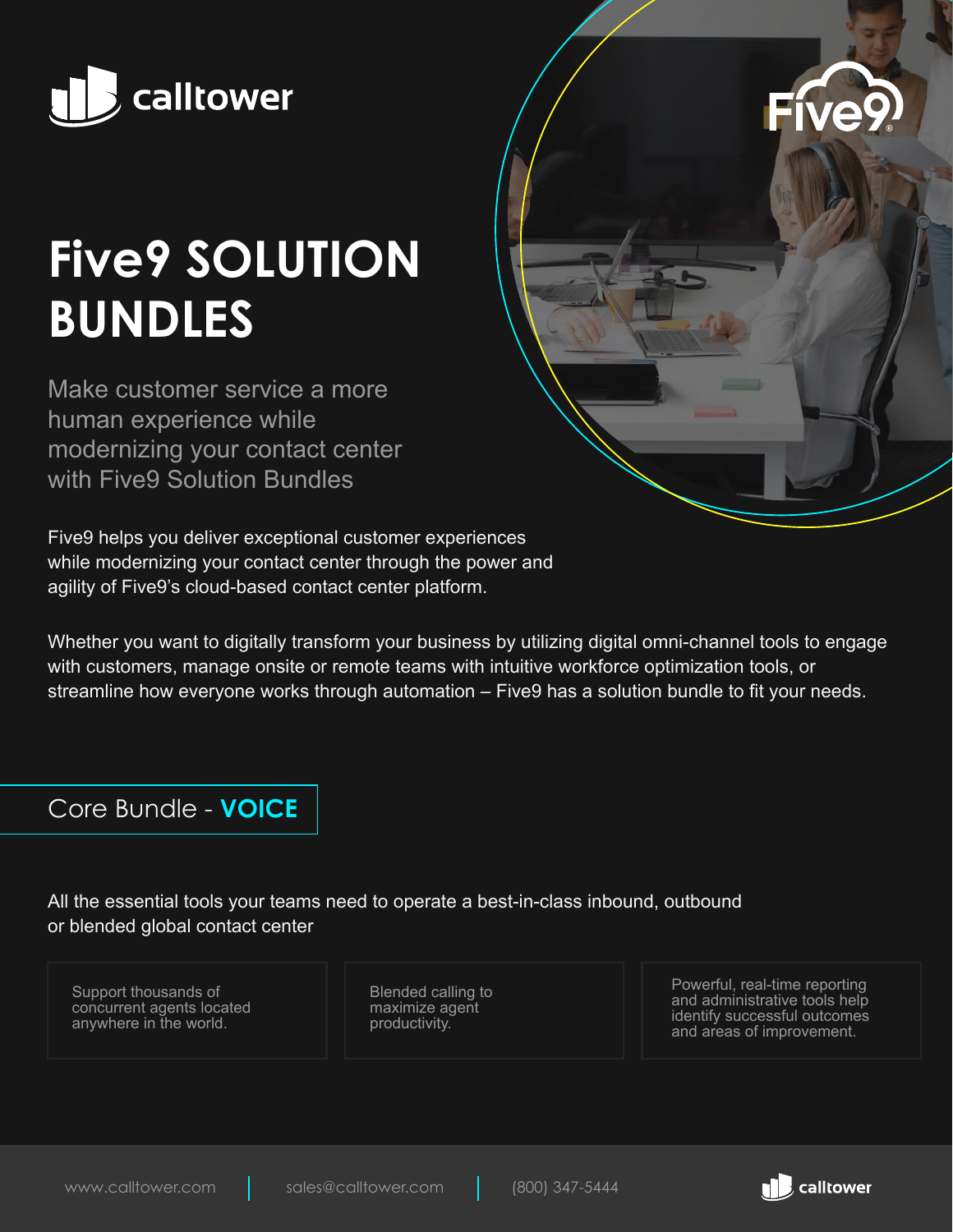All capabilities of the Core Bundle plus omni-channel support and essential quality management.

Add, switch and continue the customer engagement with complete context and continuity across channels – never interrupting their journey.

Supervisor-enabled capabilities to maximize agent performance on digital channels.

Essentials QM helps evaluate the entire customer experience for better outcomes, trends, and customer insights.

### Optimum Bundle – **WORKFORCE OPTIMIZATION (WFO)**

All capabilities of the Premium Bundle plus full WFO capabilities to manage and motivate onsite or remote teams.

Improve staffing accuracy with workforce management.

Maximize agent performance with quality management.

Proactively reach out to customers to reduce inbound traffic and enhance the customer experience.

### Ultimate Bundle – **WORKFLOW AUTOMATION**

All capabilities of the Optimum Bundle plus analytics and workflow automation tools and apps.

Quickly identify and automate repetitive agent tasks and complex workflows.

Use Five9 pre-packaged workflow apps like Proactive Notifications to support immediate updates, information and interactions with customers.

Save agents and supervisors crucial time on work activities and allow them to focus on what is most important – the customer.

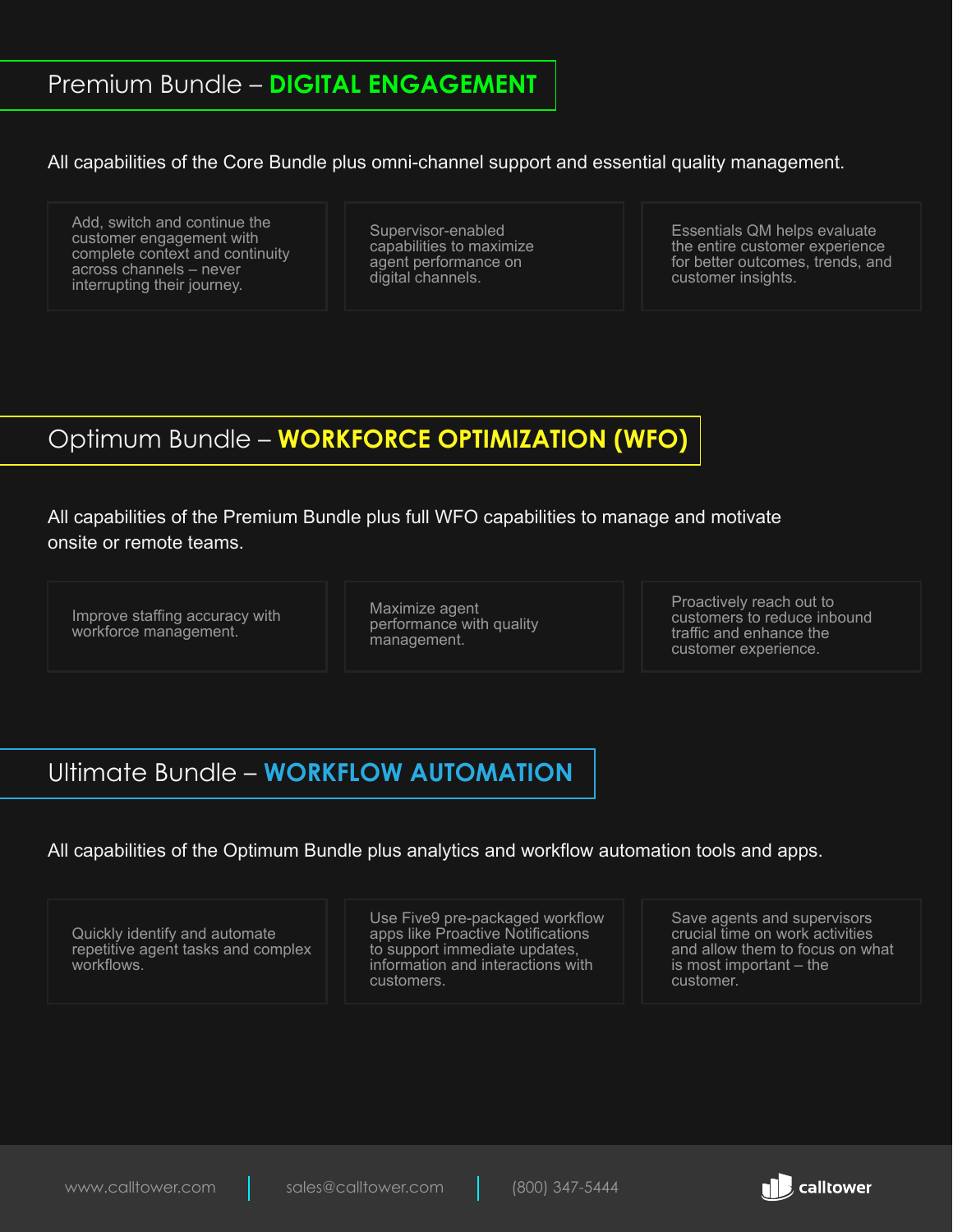## **BENEFITS**



### **Five9 OFFERS FOUR PRE-CONFIGURED BUNDLES TO MAKE IT EASY FOR YOU TO SELECT THE RIGHT VALUE TO MEET YOUR NEEDS**

### Solution Bundles

Five9 offers four pre-configured solution bundles to make it easy for you to select the right value to meet your needs, while giving your organization the flexibility to add new applications and capabilities as your business grows.

#### **Core – Voice Contact Center**

Core, foundational platform for inbound, outbound, or blended voice contact center.

#### **Premium – Digital Engagement**

Everything in Core plus omni-channel digital engagement reach to connect and communicate with customers on the channel of their choice.

#### **Optimum – Workforce Optimization**

Everything in Premium plus tools for quality and workforce management.

#### **Ultimate – Workflow Automation (WFA)**

Everything in Optimum plus analytics and workflow automation tools and apps.

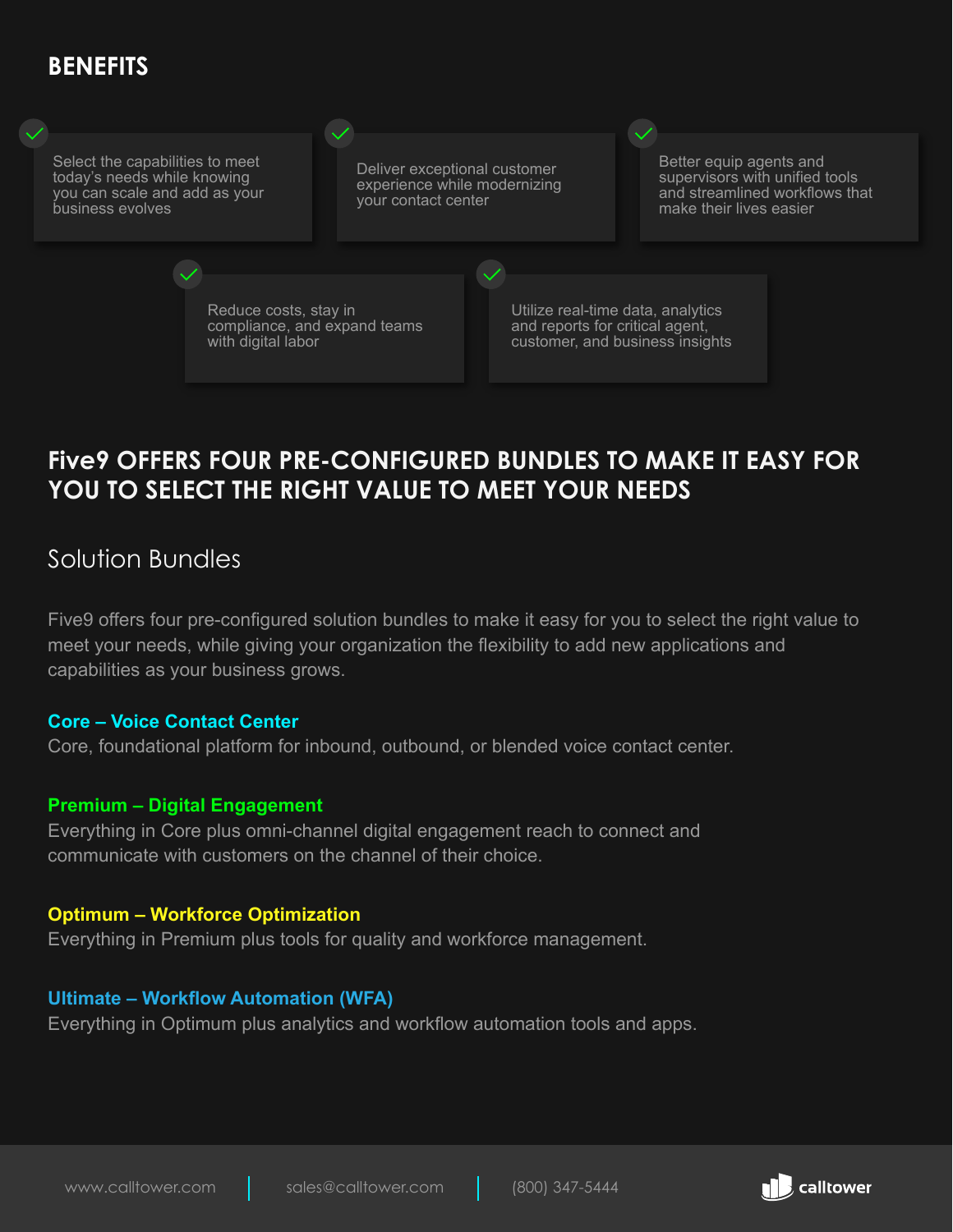### **SOLUTION BUNDLES VALUE LINEUP**

|                                                            | <b>Core</b><br><b>Voice Contact Center</b> | <b>Premium</b><br><b>Digital Engagement</b> | <b>Optimum</b><br>Workforce Optimization | <b>Ultimate</b><br><b>Workflow Automation</b> |
|------------------------------------------------------------|--------------------------------------------|---------------------------------------------|------------------------------------------|-----------------------------------------------|
| <b>Core Functionality</b>                                  |                                            |                                             |                                          |                                               |
| Blended VCC Seat <sup>1</sup>                              | $\bullet$                                  | $\bullet$                                   | $\bullet$                                | $\bullet$                                     |
| Agent Desktop Plus                                         | $\bullet$                                  | ٠                                           | $\bullet$                                | $\bullet$                                     |
| Geo Redundancy                                             | $\bullet$                                  | $\bullet$                                   | $\bullet$                                | $\bullet$                                     |
| Call Recording                                             | $\bullet$                                  | $\bullet$                                   | $\bullet$                                | $\bullet$                                     |
| Softphone                                                  | $\bullet$                                  | ٠                                           | $\bullet$                                | $\bullet$                                     |
| Channels <sup>2</sup>                                      |                                            |                                             |                                          |                                               |
| Chat                                                       |                                            | $\bullet^3$                                 | $\bullet^3$                              | $\bullet$ <sup>3</sup>                        |
| Email                                                      |                                            | $\bullet^3$                                 | $\bullet^3$                              | $\bullet$ <sup>3</sup>                        |
| <b>Workforce Optimization<sup>2</sup></b>                  |                                            |                                             |                                          |                                               |
| QM Essentials<br>(VO Only)                                 |                                            | $\bullet$                                   |                                          |                                               |
|                                                            |                                            |                                             |                                          |                                               |
| QM Enterprise<br>(VO <sup>4</sup> or Verint <sup>6</sup> ) |                                            |                                             | $\bullet$                                | $\bullet$                                     |
| <b>WFM Enterprise</b><br>(VO <sup>5</sup> or Verint)       |                                            |                                             | $\bullet$                                | $\bullet$                                     |
| Speech/Interaction<br>Analytics (VO or Verint)             |                                            |                                             |                                          | $\bullet$                                     |
| <b>Workflow Automation<sup>2</sup></b>                     |                                            |                                             |                                          |                                               |
| <b>Proactive Notifications</b>                             |                                            |                                             |                                          |                                               |
| Full Platform                                              |                                            |                                             |                                          | $\bullet$                                     |
| <b>Support</b>                                             |                                            |                                             |                                          |                                               |

#### **Subject to change without notice**

1VCC seat includes ACD, IVR, dialer, reporting, queue management, Five9 Inference Studio Access

<sup>2</sup> Offered on a named-basis. When named seats required exceeds concurrent seats sold, additional sold as add-ons

<sup>3</sup> Includes Engagement Workflow

4 VO QM Enterprise seat includes coaching capabilities

5Strategic Planner and Mobile included in VO

6AQM added to Verint to match with VO